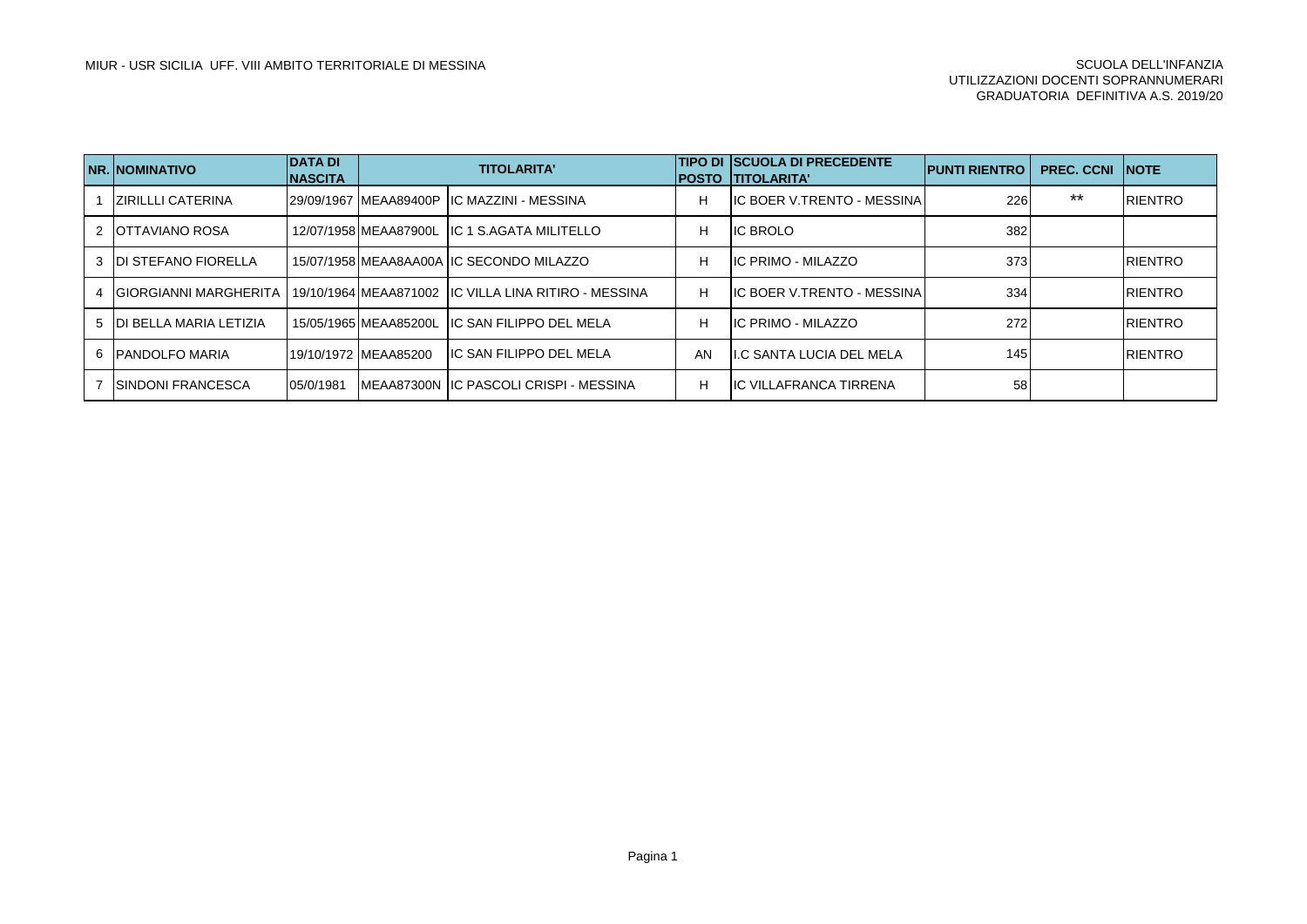|   | <b>NR. NOMINATIVO</b>      | <b>DATA DI</b><br><b>NASCITA</b> | <b>TITOLARITA'</b>     |                                      | <b>IPUNTI</b><br><b>IUTILIZZAZIONE</b> | <b>PREC. CCNI</b> |
|---|----------------------------|----------------------------------|------------------------|--------------------------------------|----------------------------------------|-------------------|
|   | IZAFFUTO ANNA              |                                  | 12/12/1977 IMEAA86100B | <b>IIC LUCIANI - ME</b>              |                                        | $***$             |
|   | IALESSI ROSSANA            |                                  | 09/03/1967 MEAA86500P  | <b>IIC S.FRANCESCO DI PAOLA - ME</b> | 252                                    |                   |
| 3 | ICATANESI TIZIANA MARIA    |                                  | 29/06/1971 IMEAA89900T | IIC BALOTTA - BARCELLONA             | 216                                    |                   |
|   | <b>ITRIOLO ROSSELLA</b>    |                                  | 01/01/1970 MEAA876005  | <b>IIC TORREGROTTA</b>               | 1771                                   |                   |
|   | <b>IPARRINO GIUSEPPINA</b> |                                  | 11/01/1973 MEAA8AC002  | <b>IIC TREMESTIERI</b>               | 401                                    |                   |